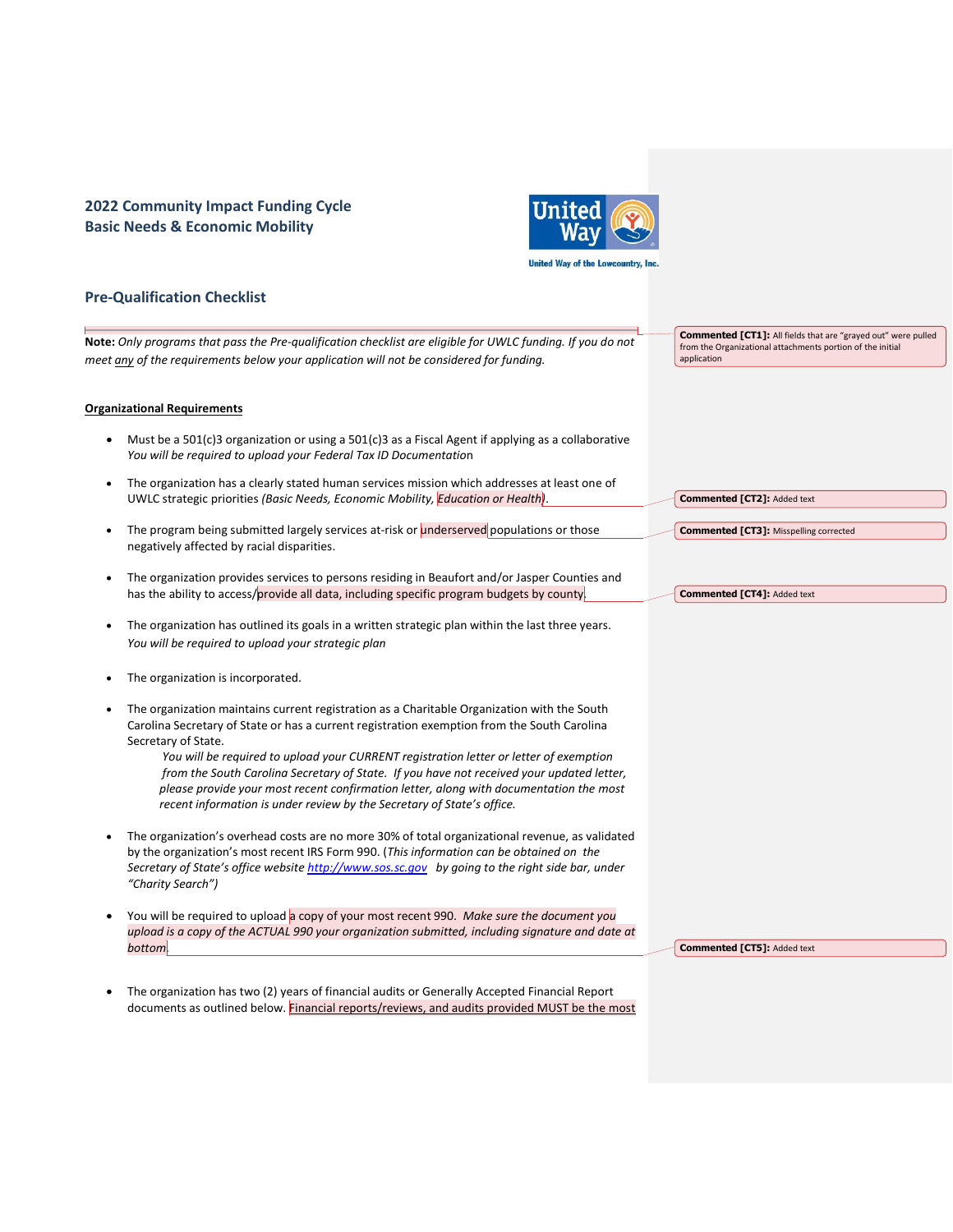recent and within the last 12 months. All organizations that are audited must be able to include a complete copy of the Management Letter:

- ➢ *Gross annual revenue up to \$300,000: Audit committee assigned by the governing board to issue a financial report in a format approved by United Way of the Lowcountry, Inc. and signed by at least three members of the agency's board.*
- ➢ *Gross annual revenue of \$300,001 to \$750,000: Independent Certified Public Accountant to issue a review that conforms to generally accepted accounting practices for voluntary health and welfare organizations.*
- ➢ *Gross annual revenue of \$750,001 and above: Independent Certified Public Accountant to conduct an audit that conforms to generally accepted accounting practices for non-profit voluntary health and welfare organizations.*
- The organization has appropriate insurance coverage *(examples: property, general liability, professional liability, fidelity bond, directors' and officers' liability and vehicle)*. *You will be required to upload proof of insurance coverage*
- The organization's facilities meet minimum health, fire, and safety codes and present no architectural barriers to potential clients *(seek to comply with the Americans with Disabilities Act of 1990 (ADA), as amended)*.
- The organization has the technology and knowledge required to sign up for trainings via Doodle Polls, participate in trainings via ZOOM, submit an online application form, have the ability to convert documents to PDF format (Adobe), and have working e-mail addresses for both the Executive Director and Board of Directors.
- The organization is in compliance with the Uniting and Strengthening America by Providing Appropriate Tools Required to intercept and Obstruct Terrorism Act of 2001 (*USA PATRIOT Act*) and other counter terrorism laws. *A blank template of the Counterterrorism compliance form will be provided in the software for you to complete, sign and attach to the prequalification checklist.*

#### **Board of Directors Requirements**

- The organization MUST be governed by a local volunteer Board of Directors that exercises control over financial matters, personnel, and policy decisions of the organization.
- The organization's board oversees the fiscal affairs of the organization, including the development and adoption of an annual budget. The board also regularly monitors income and expenditures, the organization's overhead percentage, and fully discloses all assets and liabilities.
- You will be required to upload a copy of the current Board list. The Board list must include the names, phone numbers, home addresses, e-mails, and the terms they are serving.
- The organization's board maintains and adheres to written bylaws. The bylaws are reviewed at a minimum of every five years. *It will be required to upload a copy of your official By-laws, which are signed and dated. The uploaded copy MUST have the following information highlighted for easy review by volunteer panel members:*
	- o *Last reviewed date (minimum 5 years)*
	- o *Where it indicates terms for members*
	- o *How many times the Board is required to meet (must meet at least quarterly)*

**Commented [CT6]:** Added text

**Commented [CT7]:** Added text